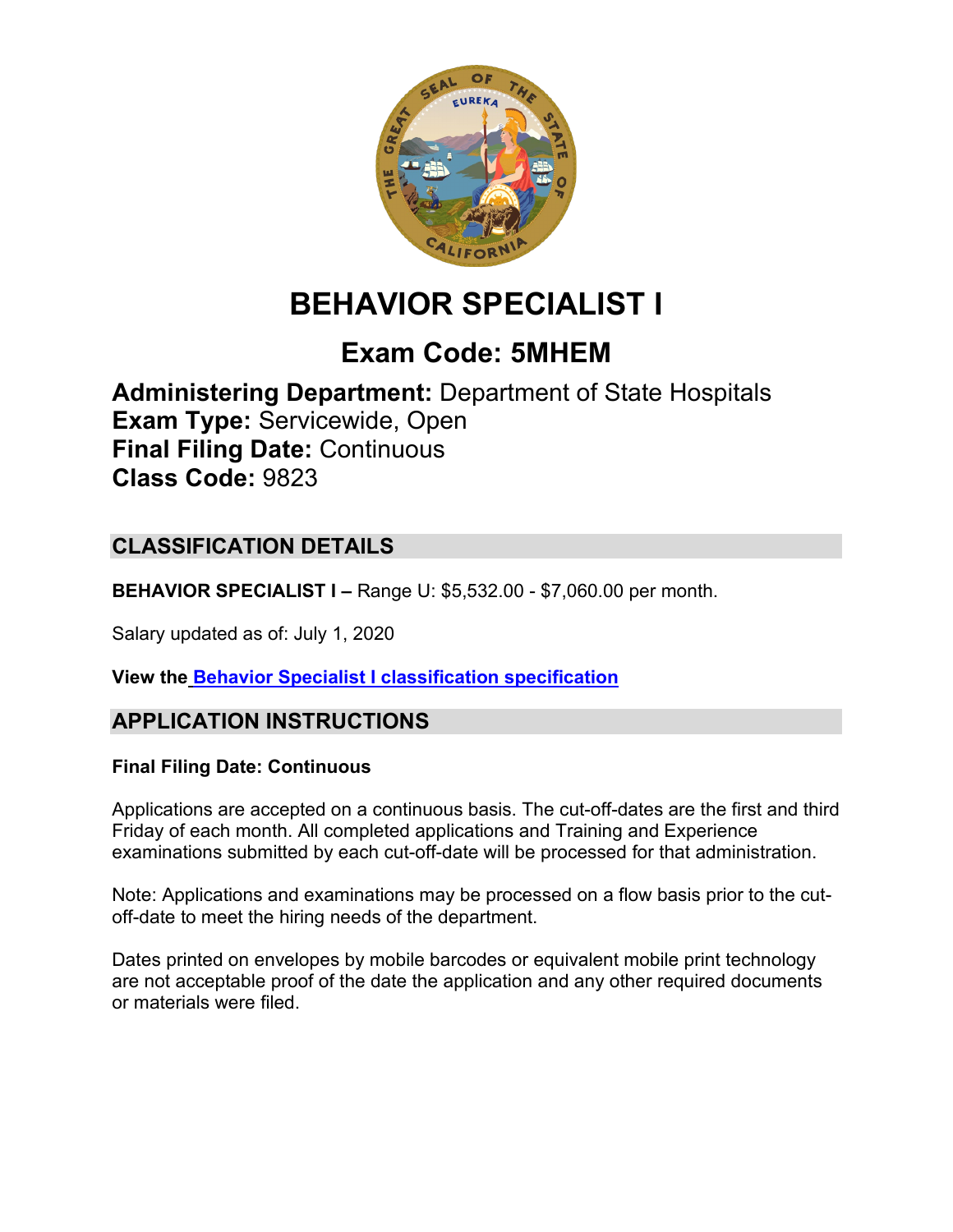#### **Who Should Apply**:

Applicants who meet the Minimum Qualifications as stated on this bulletin may apply for and take this examination. Once you have taken this examination, you may not retake it for **six (6)** months.

Unless otherwise stated on this bulletin, you must meet the Minimum Qualifications by the Final Filing Date or cut-off-date stated above.

#### **How to Apply**:

Applicants are required to submit Transcripts with qualifying units as specified, and an [Examination Application \(STD 678\),](https://jobs.ca.gov/pdf/std678.pdf) found at [www.calcareers.ca.gov,](http://www.calcareers.ca.gov/) either by mail, in person, or via email to the address listed below.

Once your Transcripts and application have been submitted, you must complete the **Training and Experience (T&E)** following the instructions below under, **Taking the Examination.**

Examination Services staff will screen each application. Applicants meeting the minimum qualifications will be admitted into the examination. **Applicants must submit the STD. 678 as well as the T&E. Failure to do so will result in a delay in the examination process.**

**The preferred method to apply is by emailing your Transcripts and STD 678 to:**

### **[BehaviorSpecialistI@dsh.ca.gov](mailto:BehaviorSpecialistI@dsh.ca.gov)**

#### **Electronic signatures are acceptable.**

Indicate the Classification on your Examination Application (STD 678).

You may apply by mail or in person to:

Department of State Hospitals – Sacramento Attn: Selection Services Unit MS-14 1215 O Street Sacramento, CA 95814

In person hours: Monday through Friday, 8am to 5pm (excluding State holidays)

### **Special Testing Arrangements:**

If you require assistance or alternative testing arrangements due to a disability, please contact the testing department listed in the Contact Information section of this bulletin.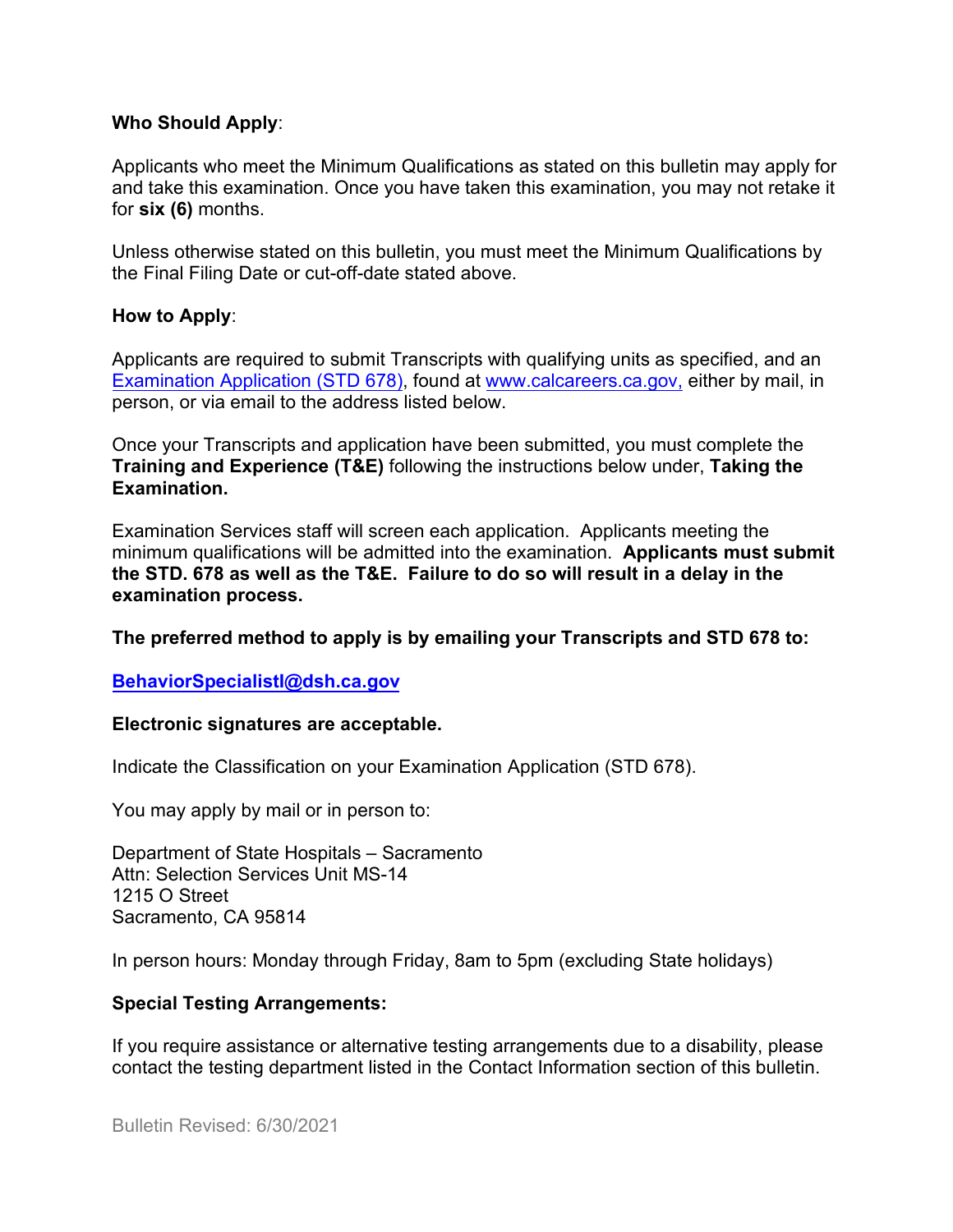## **MINIMUM QUALIFICATIONS**

All applicants must meet the education and/or experience requirements as stated on this exam bulletin to be accepted into the examination. Part-time or full-time jobs, regardless of whether paid or volunteer positions, and inside or outside California state service will count toward experience.

Experience: One year of experience implementing behavioral services.

### **AND**

Education: Possession of a bachelor of arts or science degree in a human services field (which may include, but is not limited to, education, psychology, counseling, behavior analysis, social work, or rehabilitation) from an institution of higher education, fully accredited by a regional accrediting body, which includes a minimum of 12 semester units in applied behavior analysis (including basic principles and ethical issues).

# **ADDITIONAL DESIRABLE QUALIFICATIONS**

Current certification (or eligibility for certification) as an Associate Behavior Analyst by the National Behavior Analyst Certification Board, and demonstrated competence implementing behavioral programs.

## **SPECIAL PERSONAL CHARACTERISTICS**

Objective and sympathetic understanding of the developmentally disabled; tolerance; tact; and emotional stability.

# **DRUG TESTING REQUIREMENT**

Applicants for positions in these classes are required to pass a drug-screening test. Testing of current employees who are applicants in an examination or who are transferring is permitted only if the person does not have a current appointment to a class for which drug testing is a requirement.

# **POSITION DESCRIPTION**

In a State developmental center or any other State-operated facility of the Department of Developmental Services, under supervision and the clinical lead and direction of a Psychologist with competence in applied behavior analysis, the incumbent performs duties of an average degree of difficulty as follows: as a member of the interdisciplinary team, implements behavioral services with difficult clients; collects data, which includes data for behavioral assessments ("functional analyses") and reliability; assists in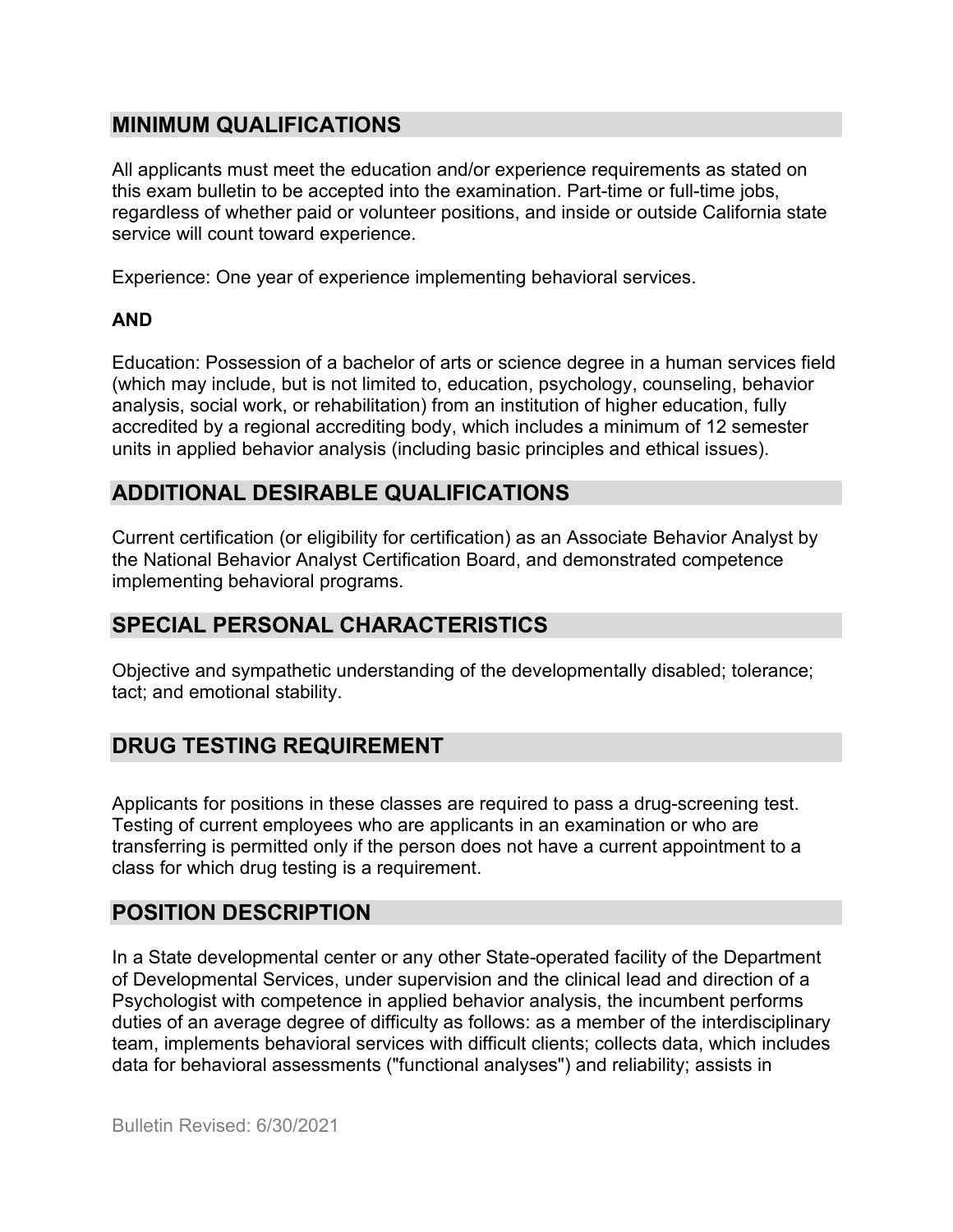providing on-site staff training in behavioral programs; and teaches clients new adaptive skills to replace challenging behavior.

## **EXAMINATION SCOPE**

This examination consists of the following components:

**Training and Experience Evaluation –** Weighted 100% of the final score. The examination will consist solely of a **Training and Experience Evaluation.** To obtain a position on the eligible list, a minimum score of 70% must be received.

In addition to evaluating applicants' relative knowledge, skills, and ability, as demonstrated by quality and breadth of education and/or experience, emphasis in each exam component will be measuring competitively, relative job demands, each applicant's:

#### **Knowledge of:**

- 1. Knowledge of basic principles of applied behavior analysis.
- 2. Knowledge of ethical considerations regarding behavior modification.
- 3. Knowledge of behavioral assessment and procedures to increase and decrease behavior
- 4. Knowledge of managing behavioral emergencies.
- 5. Knowledge of basic types and characteristics of developmental disabilities.
- 6. Knowledge of organizational structure of state hospitals and the respective roles and responsibilities of staff.

### **Ability to:**

- 1. Ability to develop cooperative and harmonious relationships with direct care staff and others.
- 2. Ability to work effectively within an interdisciplinary team model.
- 3. Ability to analyze situations accurately and take effective action.
- 4. Ability to communicate effectively.
- 5. Ability to provide support services to clients in home and training sites.

### **ELIGIBLE LIST INFORMATION**

A Servicewide, Open eligible list for the **BEHAVIOR SPECIALIST I** classification will be established for use by all state agencies.

The names of **successful** competitors will be merged onto the eligible list in order of final score regardless of exam date. Eligibility expires **12 months** after it is established. Applicants must then retake the examination to reestablish eligibility.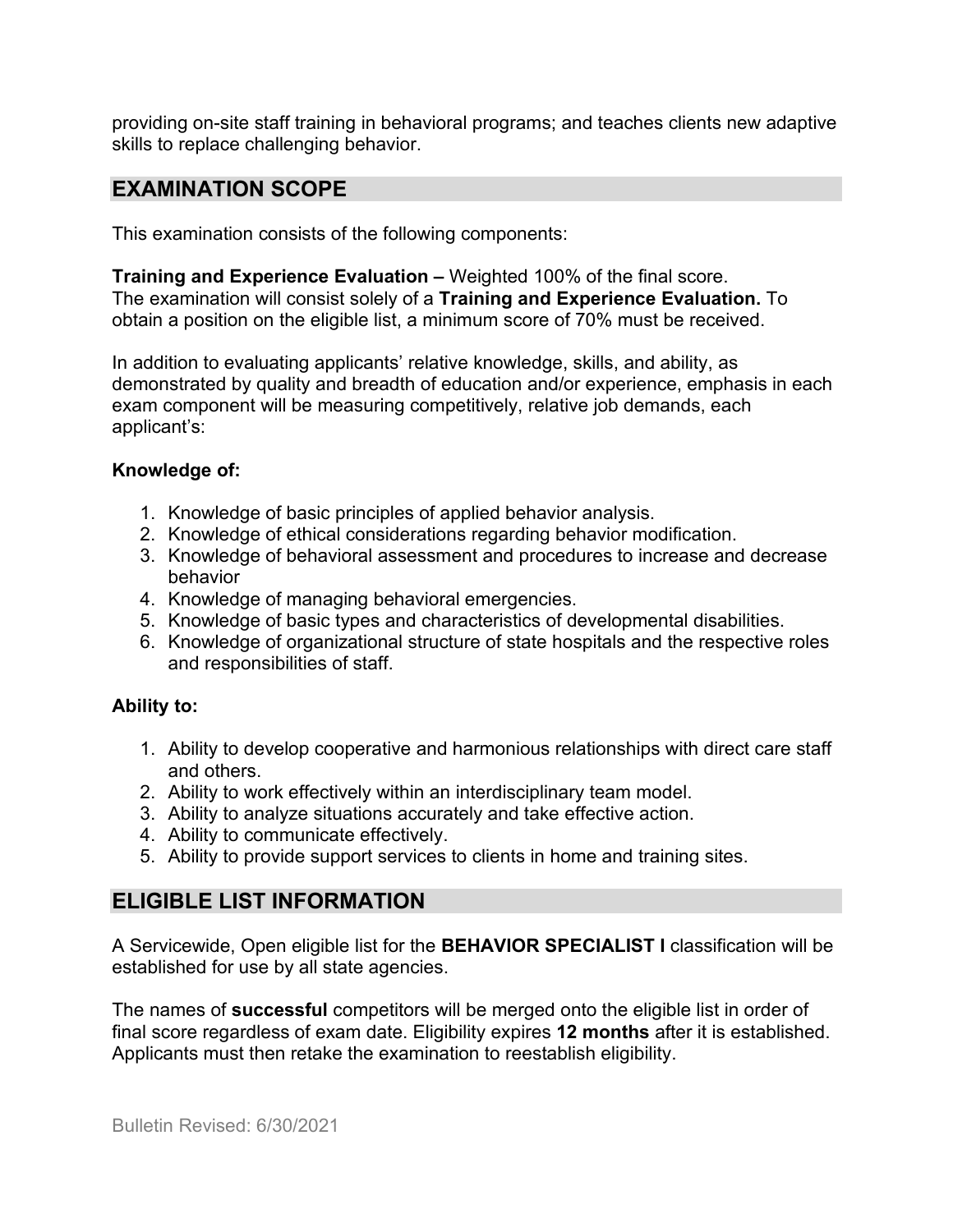Veterans' Preference will be granted for this examination. In accordance with Government Codes 18973.1 and 18973.5, whenever any veteran, or widow or widower of a veteran achieves a passing score on an open examination, he or she shall be ranked in the top rank of the resulting eligible list.

Veterans status is verified by the California Department of Human Resources (CalHR). Information on this program and the Veterans' Preference Application (Std. form 1093) is available online at the following website:

<https://www.jobs.ca.gov/CalHRPublic/Landing/Jobs/VeteransInformation.aspx>

Additional information on veteran benefits is available at the Department of Veterans Affairs.

Career credits are not granted for examinations administered on an Open or Promotional basis.

# **PREPARING FOR THE EXAMINATION**

Here is a list of suggested resources to have available prior to taking the exam.

- 1. **Employment History:** Employment dates, job titles, organization names and addresses, names of supervisors or persons who can verify your job responsibilities, and phone numbers of persons listed above.
- 2. **Education:** School names and addresses, degrees earned, dates attended, courses taken (verifiable on a transcript), persons or office who can verify education, and phone numbers of persons or offices listed above.
- 3. **Training:** Class titles, certifications received, names of persons who can verify your training, and phone numbers of persons listed above.

# **TAKING THE EXAMINATION**

**Step 1. Submit your application and Transcripts following the instructions above.**

**Step 2. [Click on this link to take the Behavior Specialist I](https://www.surveymonkey.com/r/9HCLLQP) examination.**

**Once your application and Transcripts have been received and it has been determined that you meet the Minimum Qualifications for entrance into the examination, your examination will be processed, and you will receive your exam results by mail within 4 – 6 weeks of the cut-off-date stated above.**

## **TESTING DEPARTMENTS**

Department of State Hospitals, Department of Developmental Services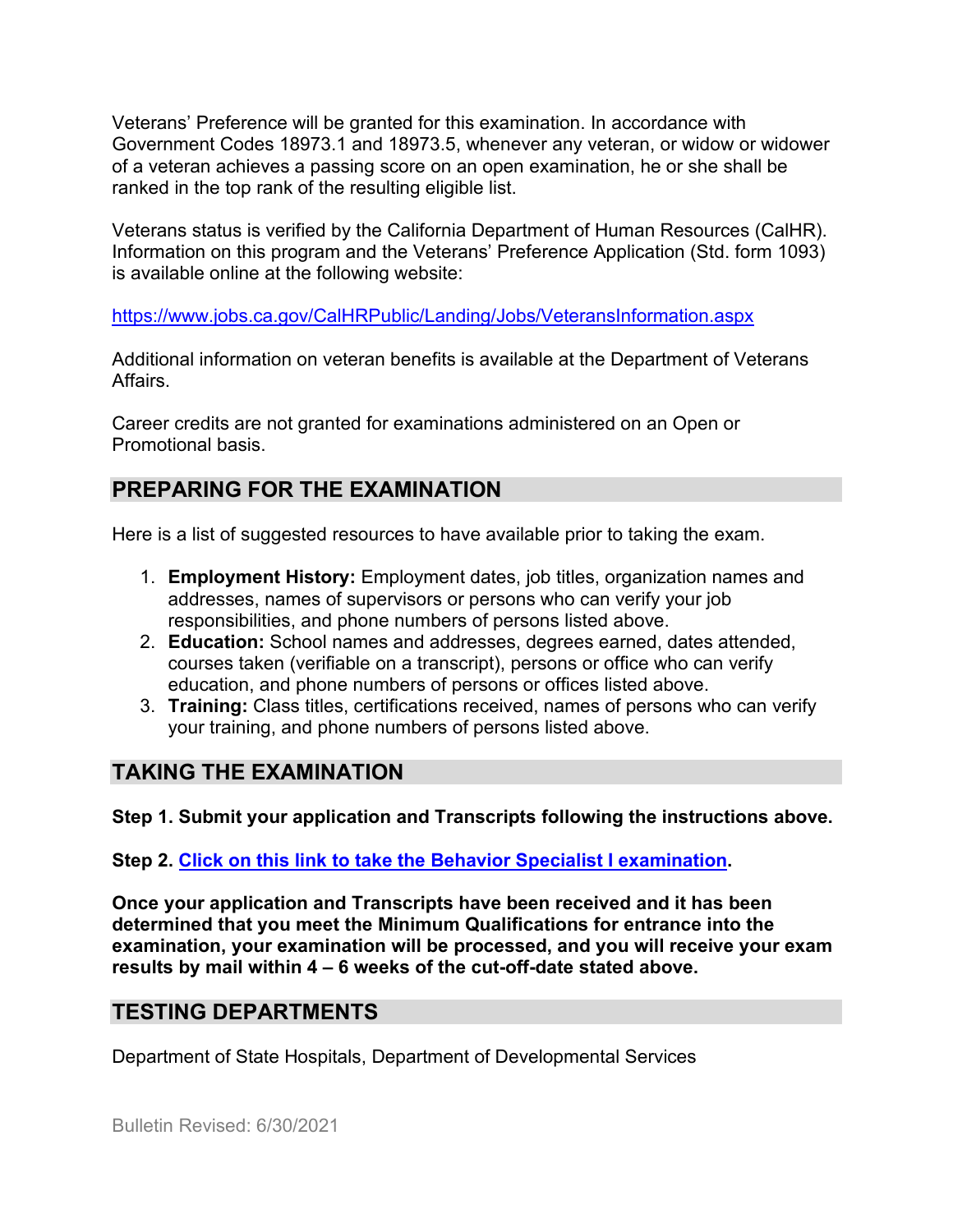# **CONTACT INFORMATION**

Questions relating to this exam should be directed to:

Department of State Hospitals Selection Services Unit Monday through Friday, 8am to 5pm (excluding State Holidays) Phone: 916-651-8832 Email: **[BehaviorSpecialistI@dsh.ca.gov](mailto:BehaviorSpecialistI@dsh.ca.gov)**

California Relay Service: 1-800-735-2929 (TTY), 1-800-735-2922 (Voice). TTY is a Telecommunications Device for the Deaf, and is reachable only from phones equipped with a TTY Device.

### **EQUAL OPPORTUNITY EMPLOYER**

The State of California is an equal opportunity employer to all, regardless of age, ancestry, color, disability (mental and physical), exercising the right of family care and medical leave, gender, gender expression, gender identity, genetic information, marital status, medical condition, military or veteran status, national origin, political affiliation, race, religious creed, sex (includes pregnancy, childbirth, breastfeeding, and related medical conditions), and sexual orientation.

### **DRUG-FREE STATEMENT**

It is an objective of the State of California to achieve a drug-free State work place. Any applicant for State employment will be expected to behave in accordance with this objective, because the use of illegal drugs is inconsistent with the law of the State, the rules governing civil service, and the special trust placed in public servants.

### **GENERAL INFORMATION**

Examination and/or Employment Application (STD 678) forms are available at the California Department of Human Resources, local offices of the Employment Development Department, and through your CalCareer Account at the following website:

#### **[http://www.CalCareers.ca.gov/](http://www.calcareers.ca.gov/)**

If you meet the requirements stated on this examination bulletin, you may take this examination, which is competitive. Possession of the entrance requirements does not assure a place on the eligible list. Your performance in the examination described in this bulletin will be rated against a predetermined job-related rating, and all applicants who pass will be ranked according to their score.